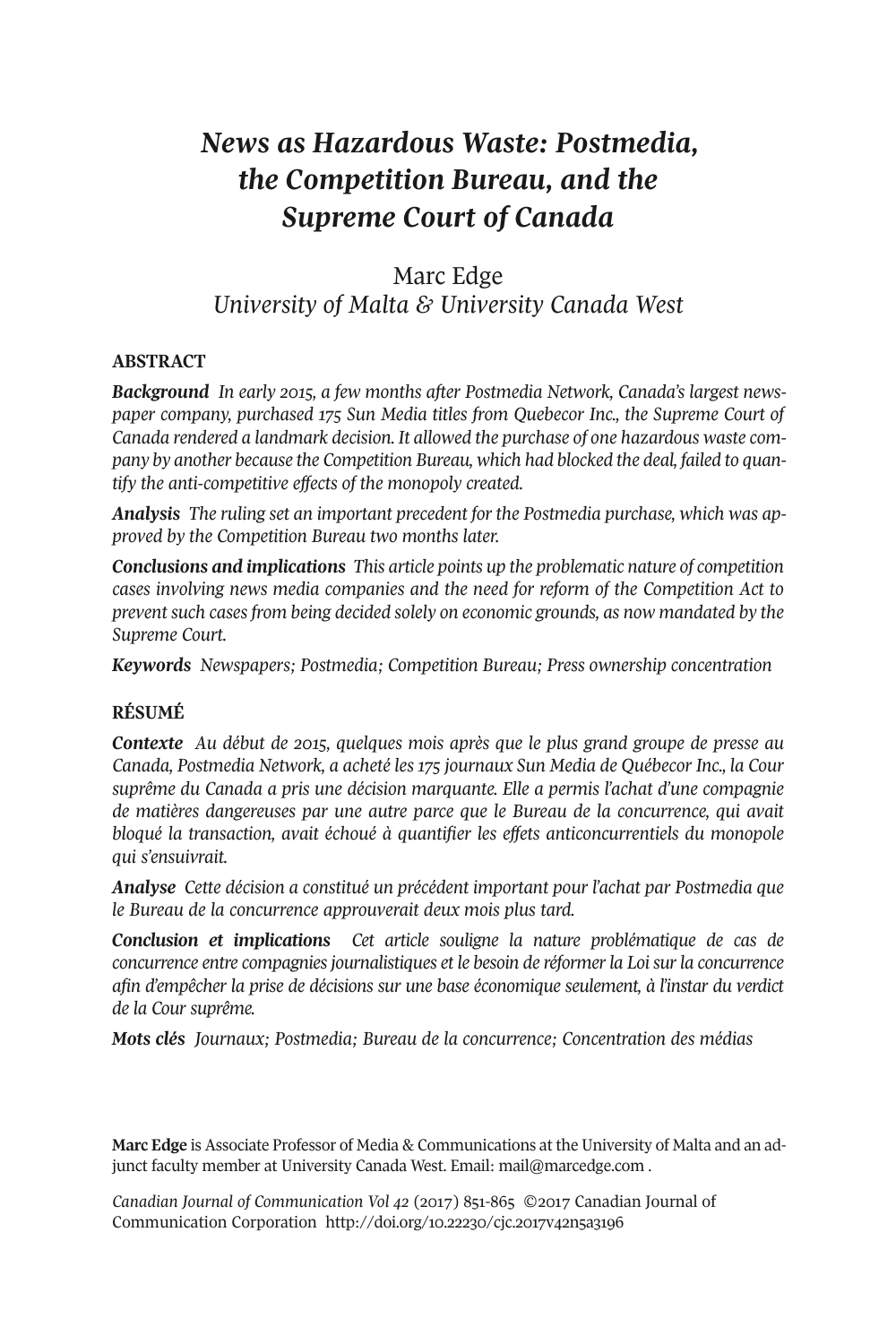When the federal Competition Bureau approved in March 2015 the purchase by Postmedia Network of 175 Sun Media newspapers from Quebecor Media, it effectively allowed a merger of the country's two largest newspaper chains. That gave Postmedia ownership of both dailies in Calgary, Edmonton, and Ottawa.It already published both English-language dailies inVancouver, as its corporate predecessors had since 1980. The announcementin early 2016 that Postmedia would merge the newsrooms of its dailies in those four cities prompted Parliamentary hearings into the declining level of local news provision. Some blamed the Competition Bureau for failing to forestall the newsroom mergers, butit disavowed responsibility (Bradshaw, 2016; Edge, 2016a). This legal, policy, and historical analysis shows that a contributing factor in its ruling may have been a landmark Supreme Court of Canada (SCC) decision that radically altered the common law on mergers just weeks before the Competition Bureau's Postmedia decision was issued and thus injected an important legal precedent into its deliberations.

The case of *Tervita Corp. v. Canada*, which went little noticed outside the competition law community, triggered long-dormant provisions in the 1986 Competition Act that allowed companies to claim economic "efficiencies" achieved in their operations to justify mergers and acquisitions that would otherwise amount to monopoly. The effect, legal analysts noted, was to raise the barforthe Competition Bureau to prevent future monopolies, thus opening the door even wider to more media mergers. The considerable economic efficiencies available from mergers and acquisitions of news media companies invariably involve cuts to expensive public service journalism, much to the detriment of democracy. The SCC ruling thus increased the urgency for reform of the Competition Act to put the genie back in the bottle and protect news media from the unhindered consolidation the ruling enabled. Such changes had been strongly urged by a Senate committee in 2006, which was harshly critical of what it called "regulatory neglect" of news media by both the Competition Bureau and the Canadian Radio-television and Telecommunications Commission. The recommendation was ignored, however, by the newly elected Harper government, which would remain in power for almost a decade. During this period it presided over both unprecedented consolidation of Canada's newspaper industry and the takeover of its largest and then second-largest newspaper chains byU.S. hedge funds, despite nominal limits on foreign ownership.

Timing of the Tervita ruling, in a case involving a hazardous waste landfill monopoly in northern British Columbia, could not have been worse for press ownership concentration in Canada. By interpreting the Competition Act in a way that put the Competition Bureau at a disadvantage in preventing monopolies, it may have contributed to a further increase in the country's level of media ownership concentration, which was already among the world's highest, and may also facilitate future such increases. It explicitly endowed the country's news media, which play a vital role in cultural and political affairs, with the same status as any other business in Canada, such as hazardous waste removal. It was also not the first instance of bad timing, and rulings by the country's highest court, negatively impacting press ownership in Canada

#### **Failed reform efforts**

Press ownership concentration has been a major concern in numerous countries for a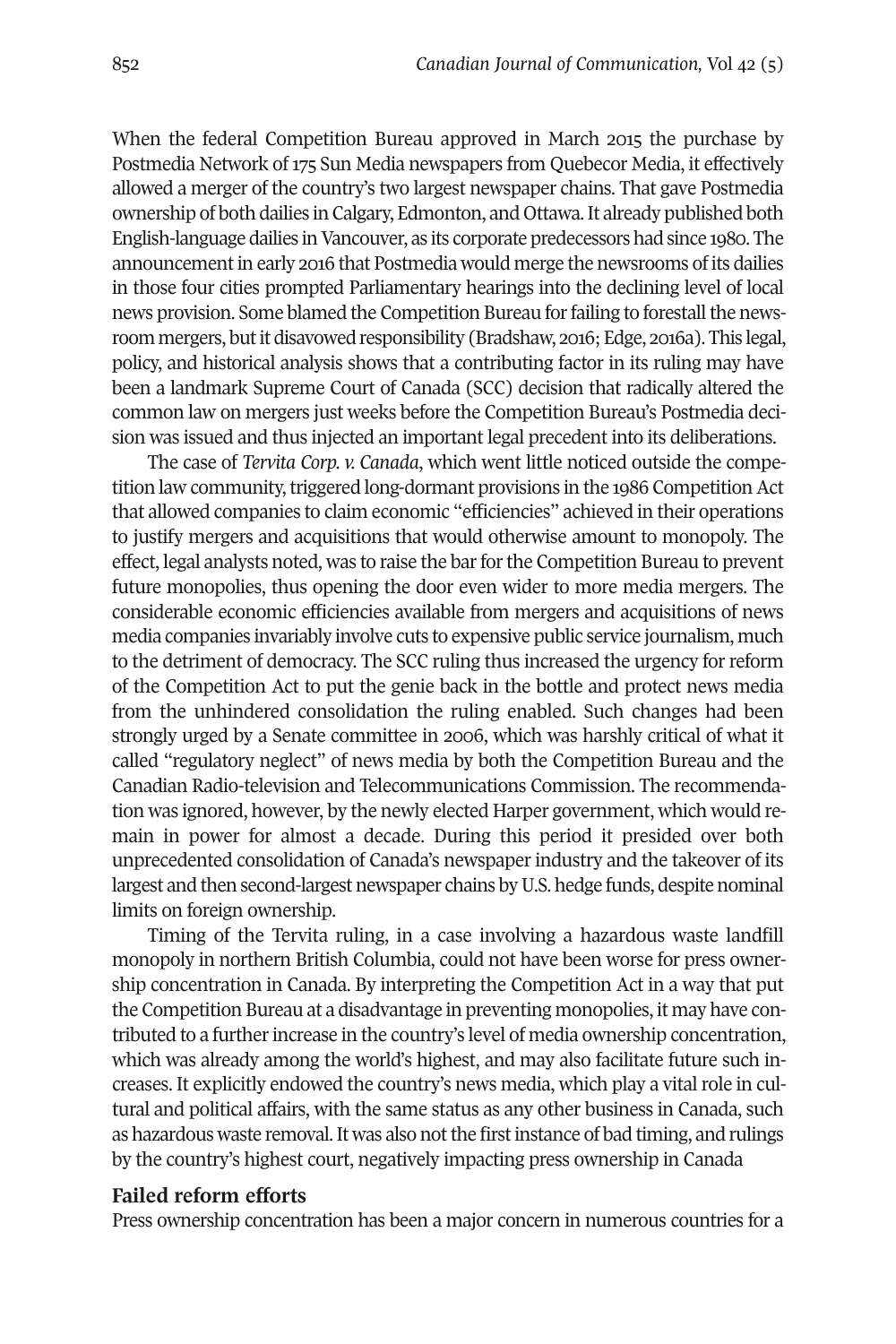half century, and due to the social and political importance of newspapers, this concern has persisted even into the fragmented internet age (Baker, 2007; Barnett, 2010; Karppinen, 2013; Schlosberg, 2017). "The potential for powerful voices to shape 'perceptions, cognitions and preferences,' " noted Schlosberg (2017), "has always been at the root of media ownership concerns" (p. 3). According to Barnett (2010), "It is almost universally accepted within advanced industrial democracies that concentration of media ownership within too few hands contradicts the basic tenets of democracy, threatening diversity of expression and risking autocratic control of communicative spaces" (p.1).

Canada has since the 1980s ranked among the countries with the highest levels of press concentration (Dunnett,1988).According to Noam (2016), Canada ranked behind only Australia and Ireland in control of its newspaper industry by the top few firms, disregarding China's 100 percent state ownership. Postmedia and Quebecor combined for 53.1 percent of newspaper revenues before the sale to Postmedia of most Quebecortitles (itretained three Québec tabloids) (Noam, 2016).Apost-purchase calculation using a different measure—paid daily circulation—put Postmedia first (37.4%), Torstar second (14.3%), and Quebecor third (10.3%), for 62 percent control by the top three firms. More troubling was Postmedia's dominance in Western Canada, where it owned eight of the nine leading dailies in B.C., Alberta, and Saskatchewan, and published 75.4 percent of paid daily circulation (Edge, 2016b).

In Canada, press ownership concentration before Postmedia's purchase peaked at the millennium before receding somewhat with the 2009 bankruptcy of industry dominant Canwest Global Communications, as some of its minor titles were sold off separately from its major newspapers. Soderlund and Romanow (2005) calculated that Canwest, Quebecor, and Torstar comprised 62.3 percent of the market in 2004 as measured by daily circulation. "There is simply too much power concentrated in too few hands," they concluded, "and to believe that all is well would be foolhardy in the extreme" (p. 12). Successive government inquiries into Canada's news media have focused on alleviating press ownership concentration. Their warnings against allowing concentration to grow higher have mostly been ignored, however, and ownership reform efforts have always failed (Edge, 2016c). The 1970 report of a Special Senate Committee on Mass Media noted there were then only five Canadian cities where "genuine competition" between newspapers existed.

Of Canada's eleven largest cities, chains enjoy monopolies in seven. The three biggest newspaper chains—Thomson, Southam, and F.P.—today control 44.7 per cent of the circulation of all Canadian daily newspapers; a dozen years ago, the total was only 25 per cent. (Canada, Parliament, Senate, 1970, p. 4)

The report recommended establishment of a Press Ownership Review Board to approve or reject mergers and acquisitions of newspapers and periodicals. The board's guiding principle would have been that "*all* transactions that increase concentration of ownership in the mass media are undesirable and contrary to the public interest unless shown to be otherwise"  $(p, z_1, z_2, p_1)$  emphasis in the original). After considerable national debate, the recommendation was never adopted. A decade later, a Royal Commission on Newspapers was called to investigate the simultaneous closure by the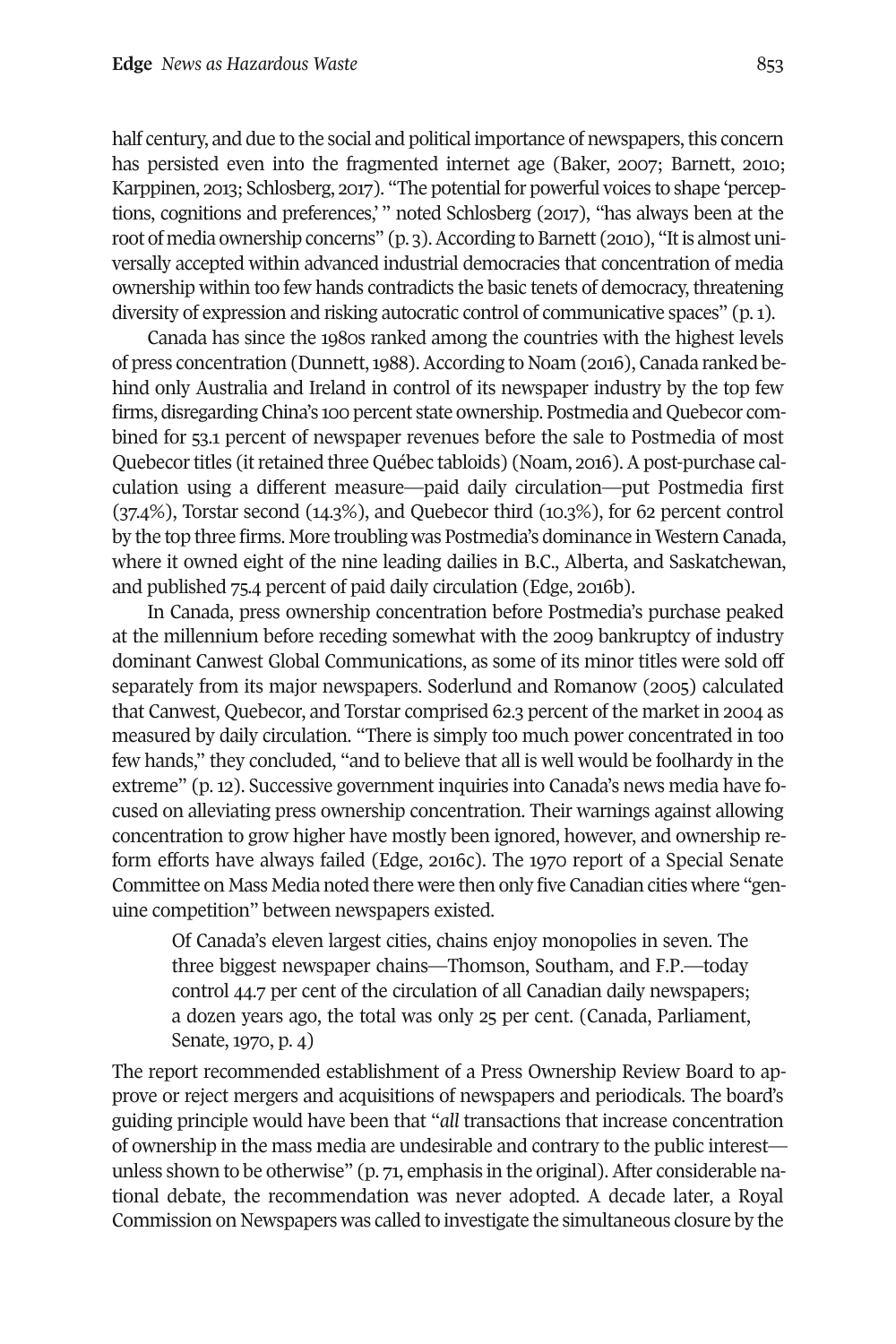Southam chain ofits *Winnipeg Tribune* and by the Thomson chain ofits *Ottawa Journal*. The closures gave each chain anotherlocal monopoly. Thomson also sold its*Vancouver Sun* to Southam, which already owned the Vancouver *Province*, for a third new monopoly. The Royal Commission headed by Tom Kent held hearings across the country and issued a report in 1981. "Newspaper competition, of the kind that used to be, is virtually dead in Canada," it noted. "This ought not to have been allowed to happen" (Canada, Royal Commission on Newspapers, 1981, pp. 215, 218).

Calculating that the Southam and Thomson chains then published 59 percent of the nation's English-language daily newspaper circulation, the so-called Kent Commission recommended limiting chain ownership to five dailies each, the circulation of which could not exceed 5 percent of the national total. The Irving Oil family would have been required to relinquish its provincial monopoly in New Brunswick, and Thomson would have had to divest eitherits 39 dailies in Ontario orits flagship *Globe and Mail* (Canada, Royal Commission,1981). Reaction of publishers to the commission's proposals was described by one history of the Thomson chain as a "paroxysm of fury" (Goldberg, 1985). The *Globe* and Mail called the report "a veritable idiot's delight of interference in the ownership and operation of the nation's press" (quoted in Lewis, 1981, p. 30). According to Clow and Machum (1993), the Kent Commission was "one of the most condemned Royal Commissions in Canadian history," as the newspaper industry attacked Kent "with a savagery out of all proportion to the change he recommended" (p. 98).

Perhaps understandably, given the political pressure that was applied by publishers, the limits contained in a proposed Canada Newspaper Act that was tabled the following year were less strict than the Kent Commission's recommendations. The act would have set the ownership limit for each chain at 20 percent of the nation's press. Thomson and Southam, which were both overthat level, would have been permitted to retain their holdings but frozen in size (Lewis, 1981). The legislation languished on the order paper, however, failing even to be introduced as the Liberal government of Pierre Elliott Trudeau, in its dying days, instead prioritized repatriating the Constitution from Great Britain and introducing the Charter of Rights and Freedoms. *Maclean's* magazine concluded at the time that the act died "largely because the government did not have the will to face costly court battles and yet another political war with powerful interests" (Lewis, 1982). A decade later, Kent wrote that the act failed to see life because the Trudeau government was by then "mired in economic problems that it did not know how to deal with, beset by so many critics on so many fronts that, despite its majority, its enthusiasm for controversial action was greatly depleted" (Kent, 1992). Criminal charges of conspiracy and monopoly were laid againstthe chains by the antitrust regulator of the day, the Restrictive Trade Practices Commission (RTPC), but despite an incriminating paper trail that included seized company memos, the case ended in acquittal after the judge concluded the closures constituted "good business sense, not an illegal conspiracy" (Austen, 1983).

#### **The Competition Bureau**

A1977 SCC decision that had increased the difficulty of obtaining a criminal conviction in competition cases coincidentally also involved a media monopoly. The RTPC charged the Irving family with criminal monopoly of newspaper ownership in 1972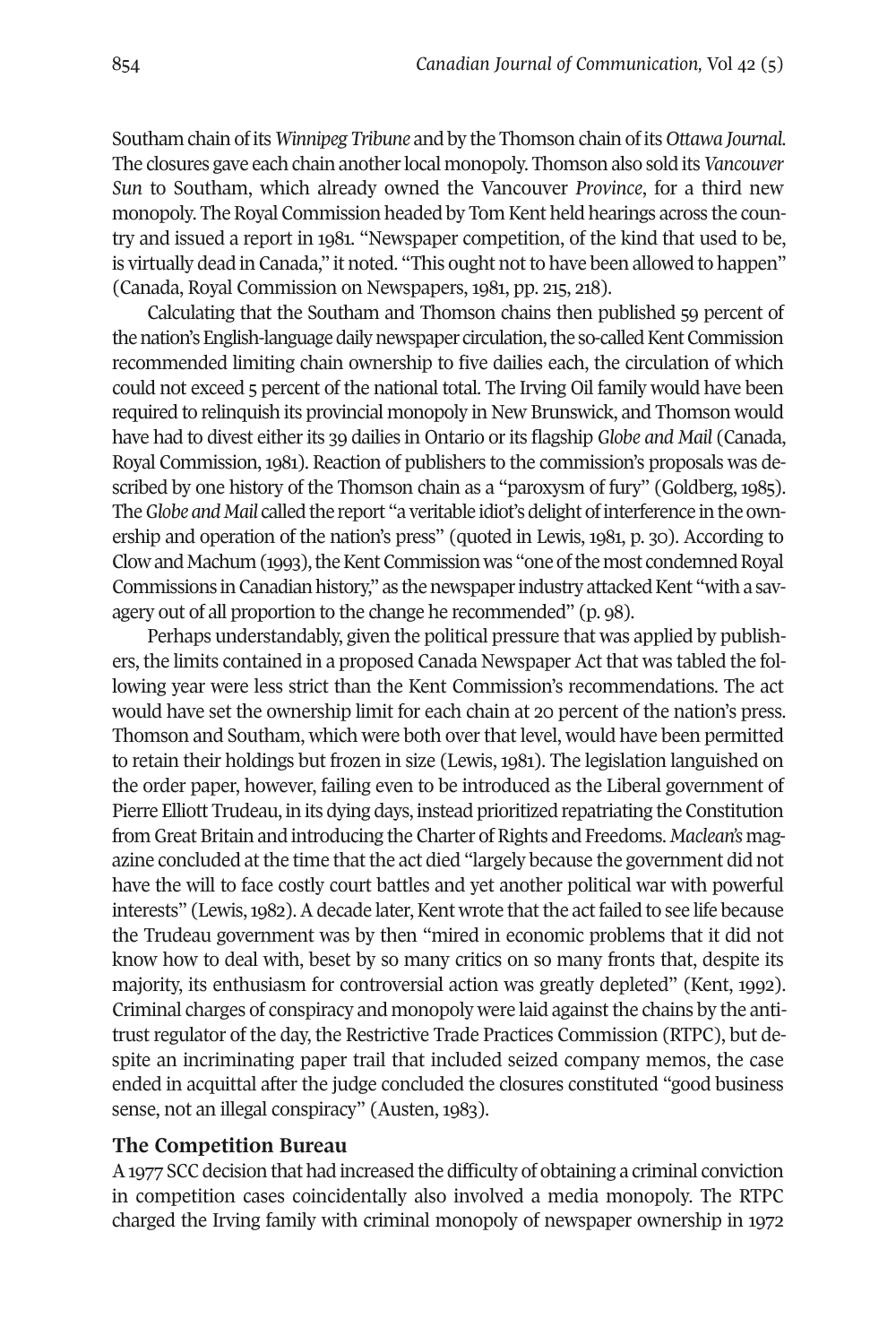after it acquired all five of the daily newspapers in New Brunswick. It obtained a conviction at trial, along with an order that the Irvings divest one of the newspapers, and each newspaper was fined \$150,000. The conviction was overturned on appeal, however, and the SCC upheld that decision (Couture, 2013). The judgment increased the Crown's burden of proof because the SCC ruled it must prove not only a lessening of competition, but also detriment to the public. The court also, according to a legal analyst, "refused to infer public detriment from the one hundred percent market share of the accused" (MacCrimmon, 1983, p. 586).

The failure of the RTPC to obtain a conviction against the newspaper chains, or in any other monopoly case it prosecuted, was followed within a few years by new legislation. According to one legal scholar, the 1986 Competition Act "literally rewrote the book on competition law in Canada, particularly with regard to merger control and the review of the activities of dominant firms" (Ross, 1998, p. 1). It replaced criminal procedures for the review of mergers and monopolies with civil ones, created a new administrative branch (the Competition Bureau) to investigate and rule on competition cases, and a quasi-judicial body made up of lay experts and Federal Court judges (the Competition Tribunal) to adjudicate disputes. By lowering the criminal test for conviction (proof beyond a reasonable doubt) to the civil test for rulings (proof on a balance of probabilities), the Competition Act aimed to provide more effective anti-monopoly legislation. The Competition Bureau soon gotits first chance to prevent additional press ownership concentration, when Southam added most of the Vancouver area's community newspapers to its monopoly on dailies there in the late 1980s. The bureau ordered Southam to divest several titles that it found competed directly, but the company refused and a Competition Tribunal held hearings in Vancouver. It reduced the number of titles Southam was ordered to divest to one and company appeals to the Federal Court of Appeal and the SCC resulted in the order being upheld (Competition Bureau, 2004).

By the late 1990s, a series of transactions brought Canadian press concentration to its highestlevel yet. Conrad Black took overthe Southam chain in 1996 through his company Hollinger Inc., and Quebecor—until then a provincial newspaper chain attached to a worldwide printing empire—acquired the Sun Media chain in 1998. That raised concentration of newspaper ownership by the five largest chains from 73 percent in 1996 to 93 percent in 1999, with Hollinger alone accounting for 42 percent of newspaper circulation nationally (Canada, Standing Senate Committee on Transport and Communications, 2004). The following year, Canadian news media underwent their most radical ownership change. The AOL–Time Warner merger in the U.S. in early 2000 popularized cross-media ownership, or "convergence." By the end of that year, Black sold the Southam dailies to CanwestGlobal Communications, which owned the Global Television network, the CTV network partnered with the *Globe and Mail*, and Quebecor acquired the French-language TVA network.

A Senate inquiry into Canadian news media was convened in 2003 after controversies over news manipulation by the Asper family of Winnipeg, which owned Canwest Global Communications (Edge, 2007). The Senate committee's final report in 2006 recommended automatic review of any merger of news gathering organiza-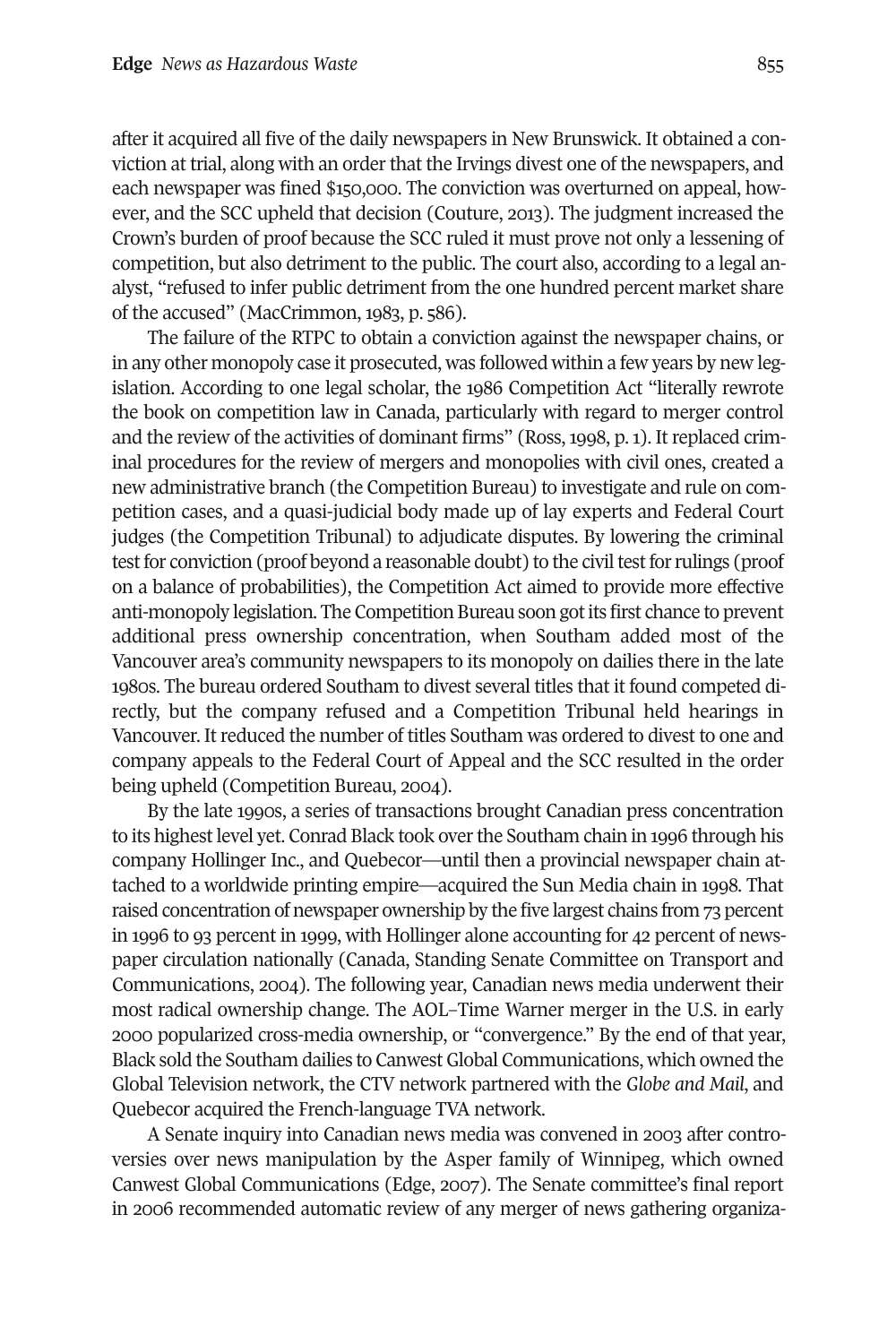tions that gave an owner an audience share of 35 percent or higher in any market. Press freedom provisions in the Charter of Rights and Freedoms, the senators reasoned, should only go so far. "The media's right to be free from government interference does not extend … to a conclusion that proprietors should be allowed to own an excessive proportion of media holdings in a particular market, let alone the national market" (Canada, Standing Senate Committee on Transport and Communications, 2006, p. 24). By then, however, momentum for media ownership reform in Canada had once again stalled with the election earlier that year of a neoliberal Conservative government. The federal Department of Canadian Heritage issued a policy response to the Senate report before 2006 ended that officially blessed convergence as a business model for media, stating: "The government recognizes that convergence has become an essential business strategy for media organizations to stay competitive in a highly competitive and diverse marketplace" (Canada, Department of Canadian Heritage, 2006, p. 13).

#### **Regulatory "neglect"**

In a background report to the Senate committee on its work in media industries, the Competition Bureau pointed out that its governing act was "essentially an economic law … common to all products and services" (Competition Bureau, 2004). As such, in considering mergers and acquisitions of media companies, the bureau was empowered to take into account only their revenues, the bulk of which came not from audiences but from advertisers.

In media markets, advertisers, not the final consumer, are often the most important players from a competition policy perspective. Cases to date have stressed the important role that media markets play in providing an audience to advertisers. Specifically, in cases where there were competitive concerns, the Bureau's investigation concluded that it was likely that the proposed transaction would adversely affect the price paid by advertisers. (Competition Bureau, 2004, p. 8)

Even if it found that a merger would substantially lessen or prevent competition for advertising, however, the Competition Bureau pointed out that the Competition Act "specifically directs that the merger be allowed to proceed if it would also likely result in gains in efficiency that are greater than and offset the effects of the lessening or preventing of competition" (Competition Bureau, 2004, p. 9). In chronicling its recentinvestigations into mergers involving newspapers, the bureau noted that it found the convergence deals at the millennium had not posed a threat to competition. It concluded there was "no evidence that newspapers, the Internet and television compete directly for retail advertising normally found in newspapers" (Competition Bureau, 2004, p. 12). Its 1998 review of a proposed takeover of the Sun Media chain by the Torstar Corp., however, found the takeover would have "substantially" lessened competition in the Toronto area. "The Bureau's research found that Torstar's *The Toronto Star* and Sun Media's *The Toronto Sun* competed vigorously forretail and classified advertising" (Competition Bureau, 2004, p. 15).

The Senate committee's 2006 report on news media was sharply critical of both the Competition Bureau and the Canadian Radio-television and Telecommunications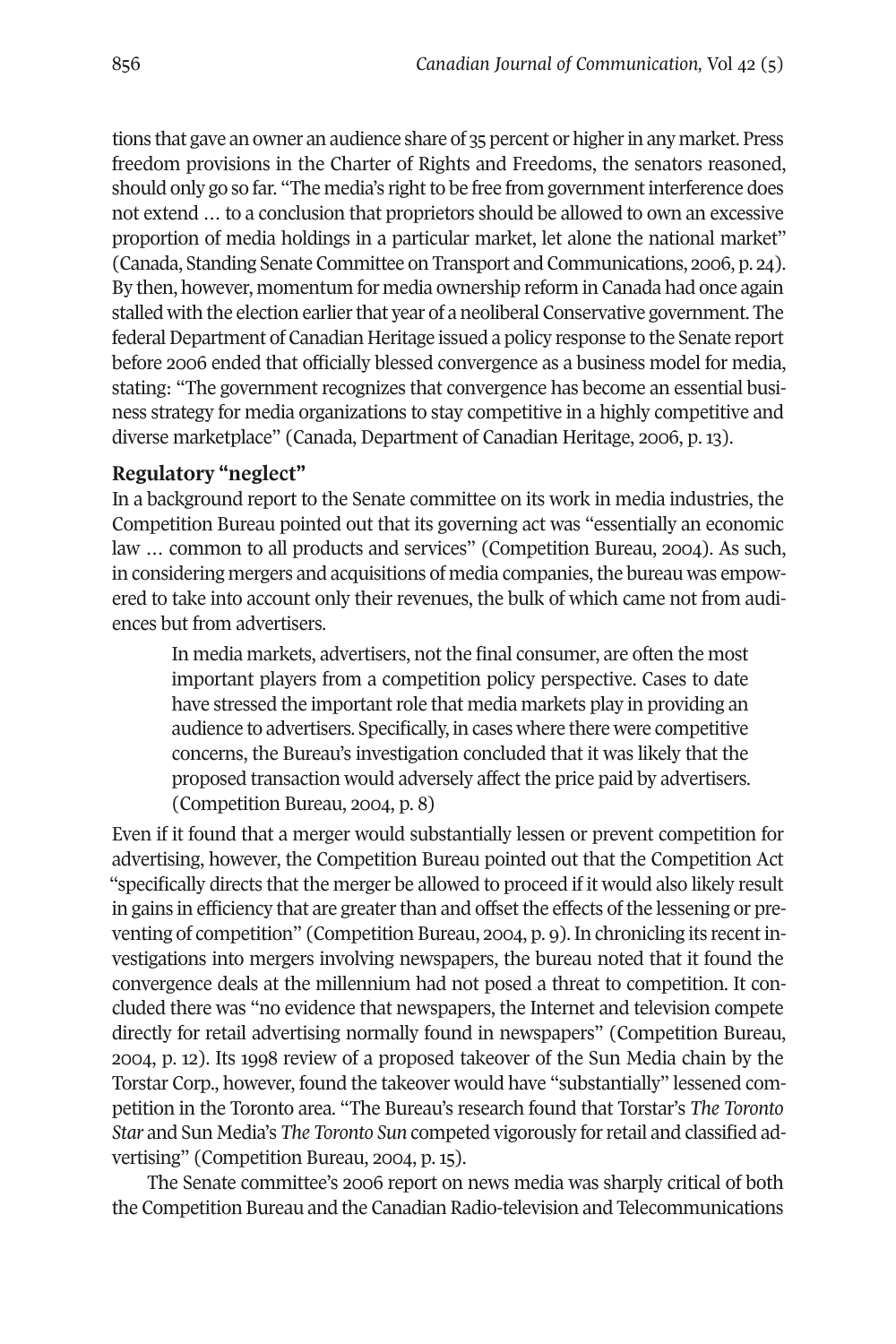Commission for what it called their "neglect" of Canada's news media industries. "One challenge is the complete absence of a review mechanism to consider the public interest in news media mergers," it noted. "The result has been extremely high levels of news media concentration in particular cities orregions" (Canada, Standing Senate Committee, 2006, p. 24). Part of the problem, the report stated, was that the Competition Bureau considered only the economic impact of a media merger on advertisers, not the impact on information needs of Canadians.

While it is true that some readers buy a newspaper for the advertising, most are interested in the news, information and other non-advertising features. … Clearly, a principal public interest about the news media should be the diversity of news and opinion. For this reason, advertising costs are not always the best indicator of market conditions for the news media given that rates can stay the same (or even decline) in the wake of increased concentration of ownership. (Canada, Standing Senate Committee, 2006, p. 16)

The narrow way in which the Competition Bureau defined markets as local, rather than regional or national, may also have hindered itfrom preventing anti-competitive practices in the news media, according to the Senate report. "This definition of the news market, combined with the potentially misleading analysis of prices in the advertising market, has led to significant concentration of ownership of various media in Canada, notably community newspapers, in several regions" (Canada, Standing Senate Committee, 2006, p.17). What may have worked in an economic sense in most industries, it warned, was not appropriate to such a politically important—and constitutionally protected—institution as the nation's press. "The Competition Bureau's operating procedures may be well suited to analysing most markets for goods and services in Canada, but not the news media market" (p.17). The bureau's "silo" approach also missed a critical dimension of news and information, added the senators. "Namely, the importance of the plurality of owners and the diversity of voices, not just in a given community butin the widerregional and national landscape. This is in sharp contrast to the regulatory regimes in [other] countries" (p. 17).

The Senate report recommended that a new section dealing with news media merger takeovers be added to the Competition Act, requiring automatic review to prevent dominance by one owner in any market, be it local, regional, or national. As the Competition Bureau was unlikely to have the expertise to deal with the public interest in such mergers, the Senate report also recommended that the new section provide for the appointment of an expert panel to conduct the review. None of these measures was enacted, however, as the government had changed earlier in 2006 from Liberal to Conservative (Edge, 2016c).

#### **Postmedia purchase**

The recession of 2008–2009 led to steep revenue losses that left Canwest, which was heavily indebted from its acquisition of the Southam newspapers and other media properties, unable to make its loan payments. The company declared bankruptcy in 2009, and its newspaper division was sold separately from its Global Television net-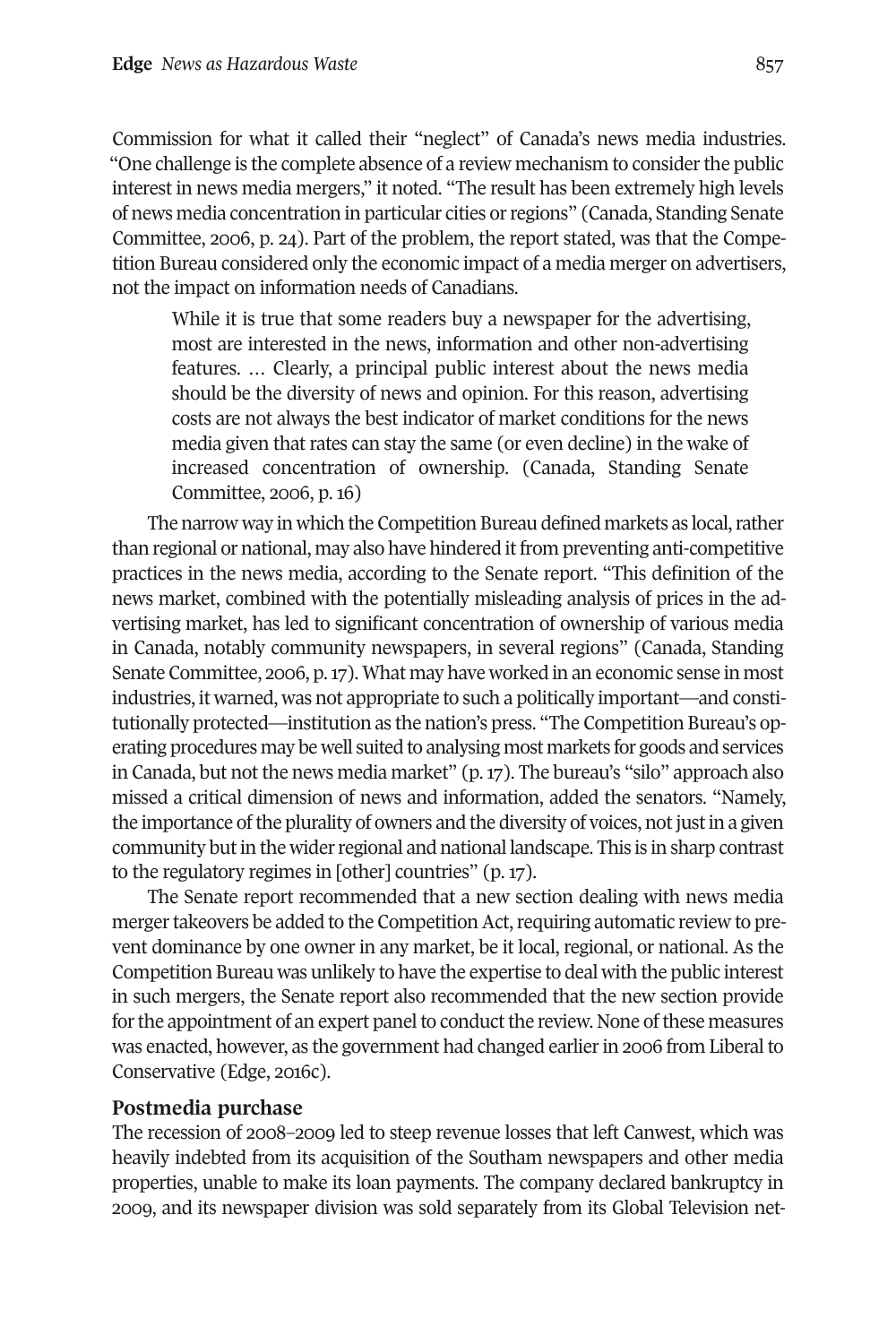work the following year. Postmedia Network, a consortium of Canwest creditors with the financial backing of U.S. hedge funds that held much of the company's debt, took over Canwest's newspaper division. The resulting American shareholdings well exceeded the 25 percent federal limit on foreign ownership of news media companies, but in a unique ownership structure, the shares were held in limited-voting stock and thus Canadian shareholders technically controlled the company (Edge, 2016c). Postmedia bought most of the Sun Media newspaper chain from Quebecor in October 2014, excepting only the French-language tabloids *Le Journal de Montréal, Le Journal de Québec*, and the free-distribution *Montréal 24 Heures.* This made Postmedia by far the largest newspaper company in Canada, with almost three times the paid daily circulation of second-place Torstar (Edge, 2016b).

Postmedia CEO Paul Godfrey promised that the dailies Postmedia had acquired in Calgary, Edmonton, and Ottawa would continue to operate independently, with their own newsrooms (Artuso, 2014). The *Toronto Star* remarked in an editorial that Postmedia's sudden newspaper dominance was not raising much concern but should.

If the deal is approved by the federal Competition Bureau, one company will own almost all the significant daily papers in English Canada. In most cities, the choice for newspaper readers will be between Postmedia—and Postmedia. Most worrisome, the big decisions that will shape much of English Canada's media landscape will be made south of the border. ("U.S. Hedge Funds," 2014)

A columnist in the *Globe and Mail* observed that Postmedia had

thrown down the gauntlet to Canadian regulators, and forced the country to have a conversation that it has long avoided: How much are we willing to compromise the principles of a diverse and competitive press in the name of keeping it alive? … This doesn't just alter Canada's print-media landscape, it takes a bulldozer to it. (Parkinson, 2014)

#### **The Tervita case**

When it was introduced in 1986, the Competition Act contained a section which, according to one legal analysis, was "unique among competition/antitrust statutes around the world" (Crampton, 1995, p. 59). Section 96 of the act became known as the "efficiencies defence" because it allowed merging or acquiring parties to avoid an order of divestiture or dissolution by establishing that the economic efficiency gains of a transaction would likely outweigh its anti-competitive effects. According to Crampton (1995), this approach was a "total welfare" balancing process as compared to a "consumer welfare" approach (p. 59). It was taken because "the government of the day had high hopes that it would play a significant role in facilitating efficient restructuring in Canada" (p. 64)—hopes which went largely unrealized.

Efficiencies do not have to be passed on to consumers. This approach occupies the middle ground between the approach of jurisdictions such as the E.U. … and the approach of the U.S. Department of Justice, which appears to require efficiency gains to be so great that prices will not rise as a result of the merger. (Crampton, 1995, p. 60)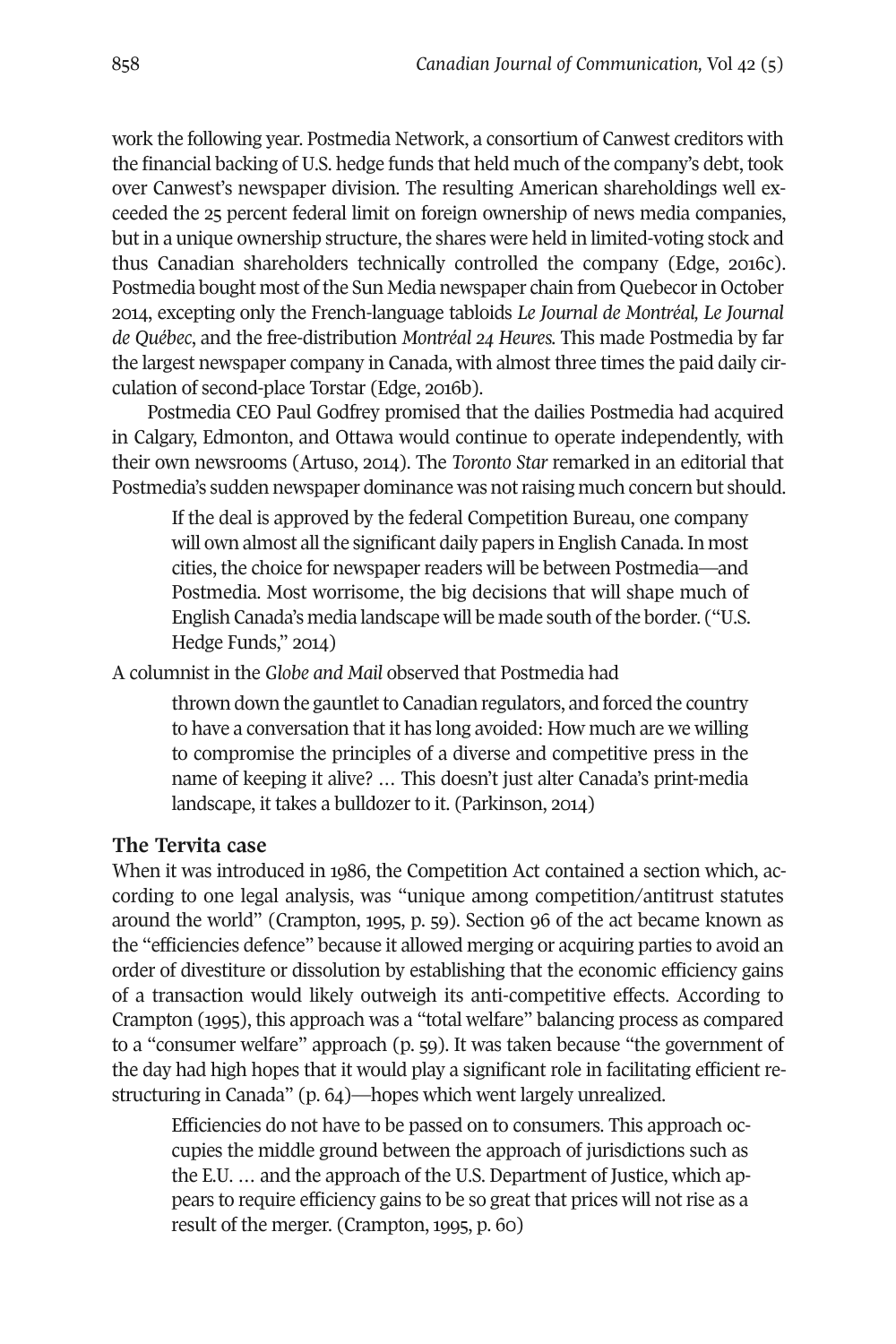The efficiencies defence went untested for decades, however, until the SCC rendered its Tervita judgment in early 2015. This judgment was the court's first merger decision under the Competition Act since the Southam case in 1997 and the first time it had ruled on the efficiencies defence allowed in the act (Assaf & Chernenko, 2015; Grant, 2015). The case involved Tervita Industries Ltd., a Calgary-based company that specialized in hazardous waste removal for oil and gas companies. After Tervita took over its only regional competitor in northeastern British Columbia in 2011, the Competition Bureau ordered it to either unwind the transaction or divest its newly acquired landfill operations. Tervita appealed to a Competition Tribunal and then to the Federal Court of Appeal, both of which upheld the order. It then appealed to the SCC, which agreed that the Tervita deal would prevent competition. Evidence produced before the Competition Tribunal had shown that an expected 10 percent drop in hazardous waste remediation costs in the region would be prevented by the merger. "The Tribunal's conclusion that the merger is likely to substantially prevent competition is correct," noted the SCC. "While the Tribunal's treatment of the asserted 10 percentreduction in prices that would allegedly have been realized in absence of the merger was flawed, there was sufficient other evidence upon which it could find a substantial prevention of competition as a result of the merger" (*Tervita Corp. v. Canada*, 2015, pp. 6–7).

The SCC allowed the appeal in a 6–1 ruling, however, pointing out that the Competition Bureau had failed to quantify the merger's anti-competitive effects in order to show they would outweigh the minimal gains in efficiency that had been demonstrated by Tervita. The efficiencies defence required the Competition Bureau to put a number on the lessening of competition, the court ruled, just as Tervita had done in quantifying the savings expected from the merger. "The defence requires an analysis of whether the efficiency gains of the merger, which result from the integration of resources, outweigh the anti-competitive effects, which result from the decrease in or absence of competition in the relevant geographic and product market" (*Tervita Corp. v. Canada*, 2015, p. 7).

Effects that can be quantified should be quantified, even as estimates, provided such estimates are grounded in evidence that can be challenged and weighed. If effects are realistically measurable, failure to at least estimate the quantification of those effects will not result in the effects being assessed on a qualitative basis. (p. 58)

The Competition Tribunal, the SCC noted, had accepted that small efficiency gains in overhead expenses would result from the acquired company having access to Tervita's administrative and operating functions. The Competition Tribunalrejected almost all of the efficiencies claimed by Tervita because it ruled they would likely have been achieved in any event, but it did accept overhead efficiencies directly attributable to the merger that were equivalent to one-half the salary of one full-time junior back office employee. The Federal Court of Appeal ruled these efficiencies insignificant and did not count them, but the SCC judged them admissible. "The Federal Court of Appeal erred in holding that an anti-competitive merger cannot be approved … if only marginal or insignificant gains in efficiency result from that merger," it ruled. "In this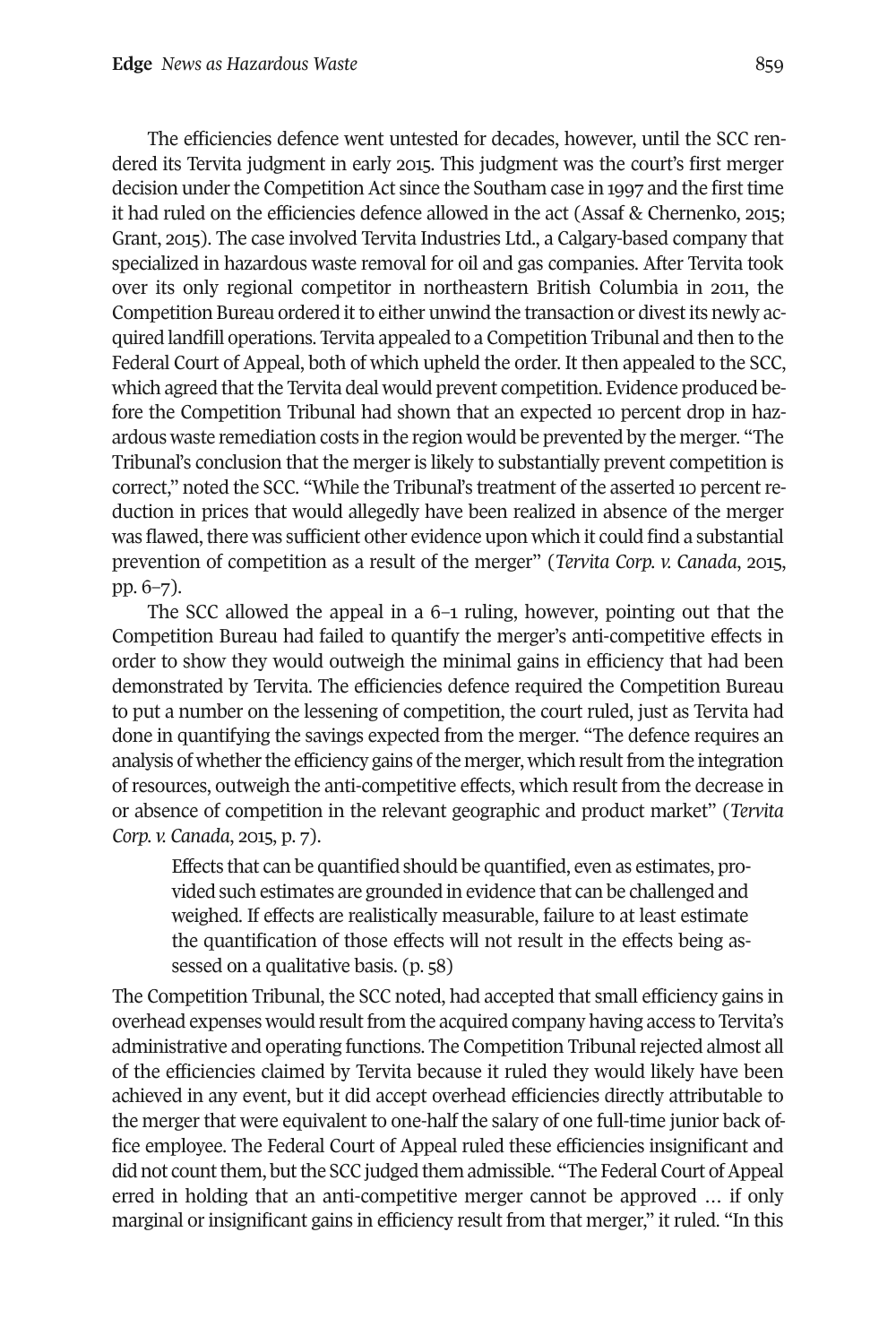case, the Commissioner did not meet her burden to prove the anti-competitive effects, and as such, the weight given to the quantifiable effects is zero" (*Tervita Corp. v. Canada*, 2015, p. 10).

#### **Reaction to Tervita**

A pair of economists observed that the Tervita decision put Canadian merger law "far out in front of the wave" of integrating economic principles into merger law (Ware & Winter, 2016, p. 366). The ruling, according to Ware and Winter, put a new burden on the Competition Bureau to quantify anti-competitive effects, without which it would lose any challenge to a merger, even with evidence of a substantial lessening of competition. "Tervita thus injected even more economics and econometrics into mergerlaw to the point where the commissioner describes the case as solidifying the place of economists as the 'rock stars' of merger law enforcement'' (Ware & Winter, 2016, p. 367).

The reference was to a speech given to a group of lawyers three weeks after the Tervita decision by John Pecman, an economist who headed the Competition Bureau. "I know that most people already have a natural tendency to see economists as the rock stars of competition law enforcement," said Pecman, "but I'm still pleased that this ruling has clearly made that the only possible point of view" (Pecman, 2015, Tervita section, para.11). He outlined the additional steps the Competition Bureau was having to take in response to the SCC's directive to quantify anti-competitive harm. "We have begun to analyse the extent to which the Bureau will need to seek additional types of documents and data to support its reviews. … In cases where litigation is a real possibility, we'll need to gather more information from the merging parties and, in some instances, third parties" (Pecman, 2015, Tervita section, para. 10). The Competition Bureau announced its decision not to challenge Postmedia's purchase of the Sun Media newspapers one month later.

Reaction to the Tervita ruling in the legal community was mixed, noting the ironic result of the case as well as the precedent it set. "This is a strange result, given that the Commissioner's expert found that the merger would prevent a price decrease of at least 10 percent,"noted the business lawmagazine*The Litigator.* "The anti-competitive effects from such a prevention of competition must surely be more than one-half of one person's salary" (Osborne, 2015, A strange result section, para. 2). The consensus was that the onus the ruling put on the Competition Bureau to quantify the anti-competitive effects of a merger or takeover was bound to put it at a major disadvantage. "The SCC's decision will increase the burden on the Competition Bureau to challenge efficiency claims, as it now must spend significant time and effort to quantify the anti-competitive effects of such transactions," noted one analysis. "This will likely result in an approach that reinforces the role of efficiencies in merger reviews, which will benefit merger parties" (Bryan & MacDonald, 2015, para. 1). One law firm observed that the SCC had imposed a "significant hurdle" for the Competition Bureau to rebut an efficiencies defence once the merging parties had established even modest efficiencies (Lally, Franklyn, Glossop, Naudie, & Rodal, 2015, p. 4).

#### **Postmedia ruling**

After reviewing Postmedia's acquisition of the Sun Media newspapers for five months,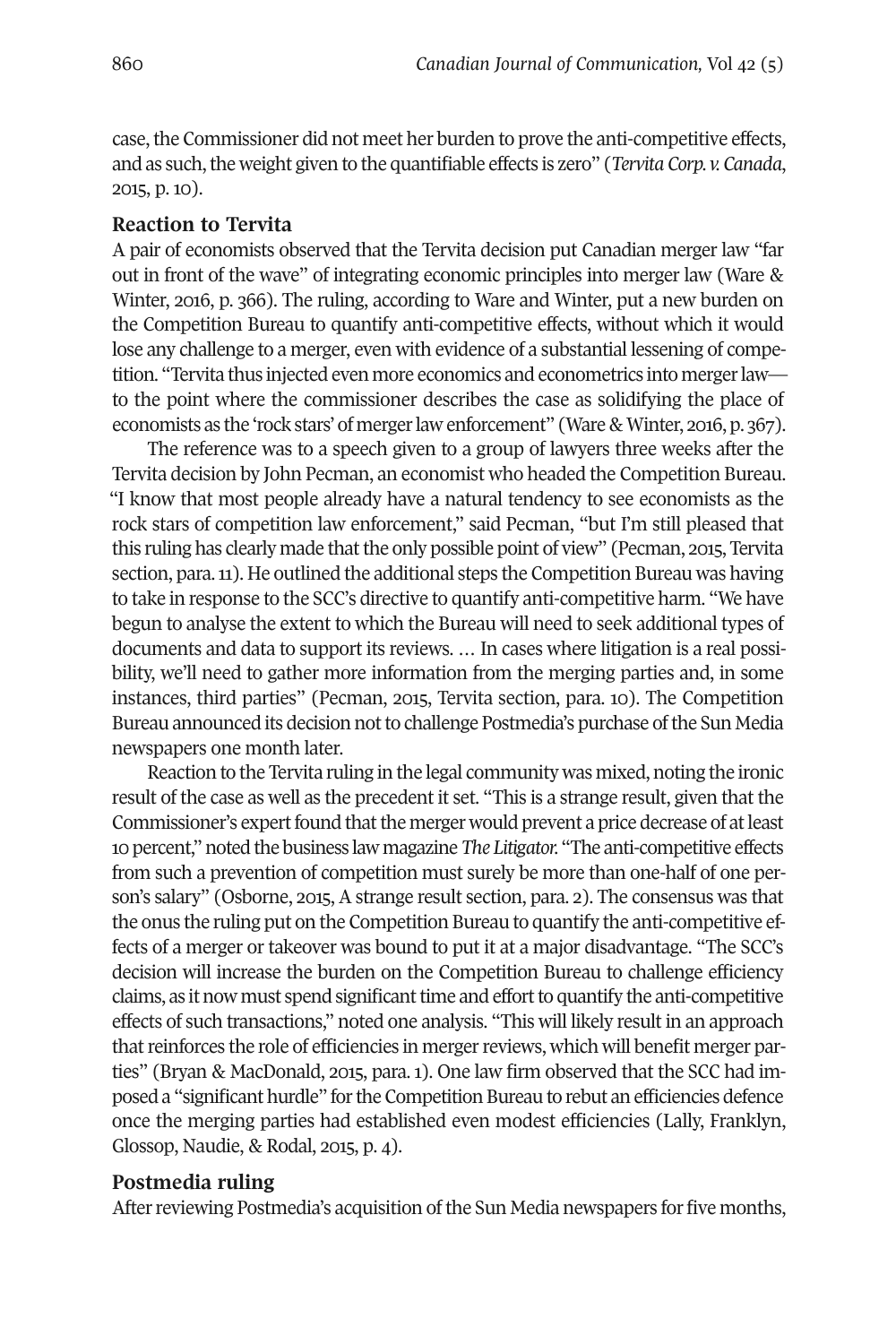the Competition Bureau issued the company a "no action" letter stating it would not challenge the purchase. Its investigation oddly concluded that the sale was "unlikely to substantially lessen or prevent competition" in the markets where Postmedia now owned both daily newspapers (Competition Bureau, 2015a). A combination of factors played into its conclusion, according to a press release issued by the Competition Bureau, including

- 1. the lack of close rivalry between Postmedia and Sun Media newspapers
- 2. competition from free local daily newspapers
- 3. the incentive for Postmedia to maintain editorial quality in order to continue to attract readers and advertisers to its newspapers
- 4. the increasing competitive pressures from digital alternatives in an evolving media marketplace (Competition Bureau, 2015a).

In assessing the degree of competition for advertising between the newspapers involved, the bureau said in a longer statement posted online that it "reached out to a broad set of market contacts, reviewed thousands of documents from industry participants, and carried out extensive econometric analyses" (Competition Bureau, 2015b, Analysis section 2, para. 1). It said it found "very little evidence of direct rivalry between the parties' newspapers with respect to advertising. Rather, in this particular matter, the evidence demonstrated that the parties are not close rivals" (Analysis section 2, para.1). Market contacts indicated that prices for advertisements varied "significantly" between the newspapers, which delivered "largely distinct audiences." Accordingly, the bureau found that the Sun Media tabloids and Postmedia broadsheet newspapers "tend to serve as complements rather than substitutes" (Analysis section 2, para. 1). Econometric analyses using data provided by the parties and other market participants, it added, also "failed to support a finding of strong rivalry between the parties to the proposed transaction" (Analysis section 2, para. 2).

Extensive documentary and empirical evidence, according to the Competition Bureau statement, demonstrated that the parties were also "not close rivals from the perspective ofreaders, a finding that was supported by the views of market participants and by an analysis of the demographic characteristics of the parties' respective audiences" (Analysis section 3, para. 1). "In short, the parties' newspapers appeal to different types of readers and those readers do not tend to substitute between the parties. Furthermore, the evidence showed the presence of free local daily newspapers in the relevant markets to be an important competitive constraint" (Analysis section 3, para.1).

Another factor considered by the Competition Bureau was that newspaper competition took place in "two-sided" markets, a subject on which it said it was "guided by a recent and expanding economic literature" (Background section, para. 3). Because they earned revenue from both readers and advertisers, newspapers actually competed in two markets instead of the usual one. "The parties are keenly focused on their circulation and readership figures, and rely on them heavily in marketing to potential advertisers," the bureau noted. "The parties focus their subscription efforts on gaining readers of a particular demographic, which they can, in turn, market to advertisers" (Analysis section 4, para.1). The markets forreaders and advertising that newspapers competed in were both declining, however, which limited the dominance they could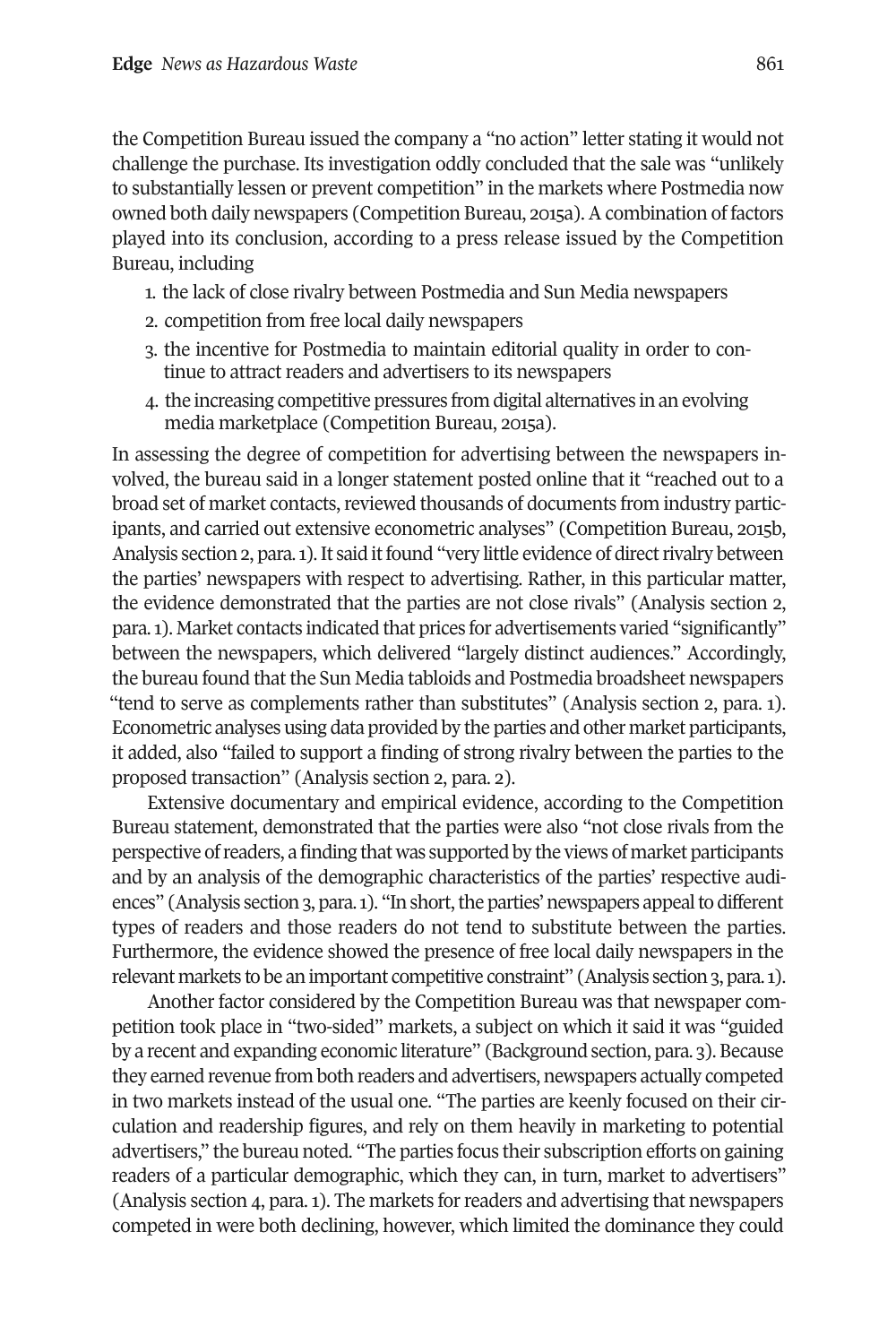exercise. "Key metrics for the newspaper markets demonstrate that the print newspapers in these markets are facing a steady and continuing decline in readership and advertising. As a result, market conditions exert downward pressure on the parties' ability to exercise market power" (Background section, para 4). Downward pricing pressure was also exerted on them to compete with free newspapers and to generate additional advertising revenues through improved circulation.It was therefore in the newspapers' best interests, the Competition Bureau noted, to provide compelling content in order to attract readers they could in turn market to advertisers. "Editorial investments and engaging content are important to gain and retain readership," it found. "Econometric evidence supports the existence of a strong interaction between the advertising and readership sides of the newspaper markets" (Analysis section 4, para. 1).

Finally, the Competition Bureau mentioned that it "also weighed substantive efficiencies submissions by Postmedia suggesting thatthe proposed transaction is likely to bring about meaningful cognizable efficiencies" (Competition Bureau, 2015b, Efficiencies section, para.1). Estimates provided publicly at the time of the Sun Media acquisition were that by combining non-editorial operations of the two chains, Postmedia expected to save between \$6 million to \$10 million in cost cutting efficiencies. Godfrey reiterated that Postmedia planned to follow in Calgary, Edmonton, and Ottawa the model that had been used for decades in Vancouver, seeking efficiencies by combining administrative and production departments, but keeping separate newsrooms (Dobby & Bradshaw, 2015).

#### **Escalating efficiencies**

Acontinued downturn in print advertising revenues throughout 2015, however, forced Postmedia to increase its cost cutting. Following a 20 percent drop in advertising revenue in the company's fiscal third quarter, Postmedia announced a further round of cost cutting in mid-2015 that was aimed at achieving an additional \$50 million in efficiencies, half from the former Sun Media newspapers ("Postmedia Aims," 2015). That followed a three-year program of cutbacks at Postmedia newspapers that started in mid-2012 and reduced annual spending by \$136 million, or 20 percent of operating costs (Bradshaw, 2015). The 2015 cost cutting was also despite the fact that Sun Media newspapers had cut about 1,000 jobs two years earlier, diminishing their product so much that Godfrey said when Postmedia's takeover was announced that they would get more staff, not fewer. "They'd become too thin and need some boosting up," he said (Flavelle, 2014).

As Postmedia revenues continued to fall, the company announced in mid-January 2016 that it would merge the newsrooms of its duplicate dailies in Vancouver, Calgary, Edmonton, and Ottawa and lay off 90 workers. The announcement was likened by the *Ottawa Business Journal* to a "miniature Black Tuesday for Canadian journalists" (Feibel, 2016, p. 12), referring to the newspaper closures and consolidation that prompted the Kent Commission . The Competition Bureau disavowed responsibility for the move and said it would not re-examine its approval of the Sun Media takeover, despite Postmedia breaking its promises to keep separate newsrooms. "While we expect the parties to honour their public commitment," a spokesperson told the *Globe*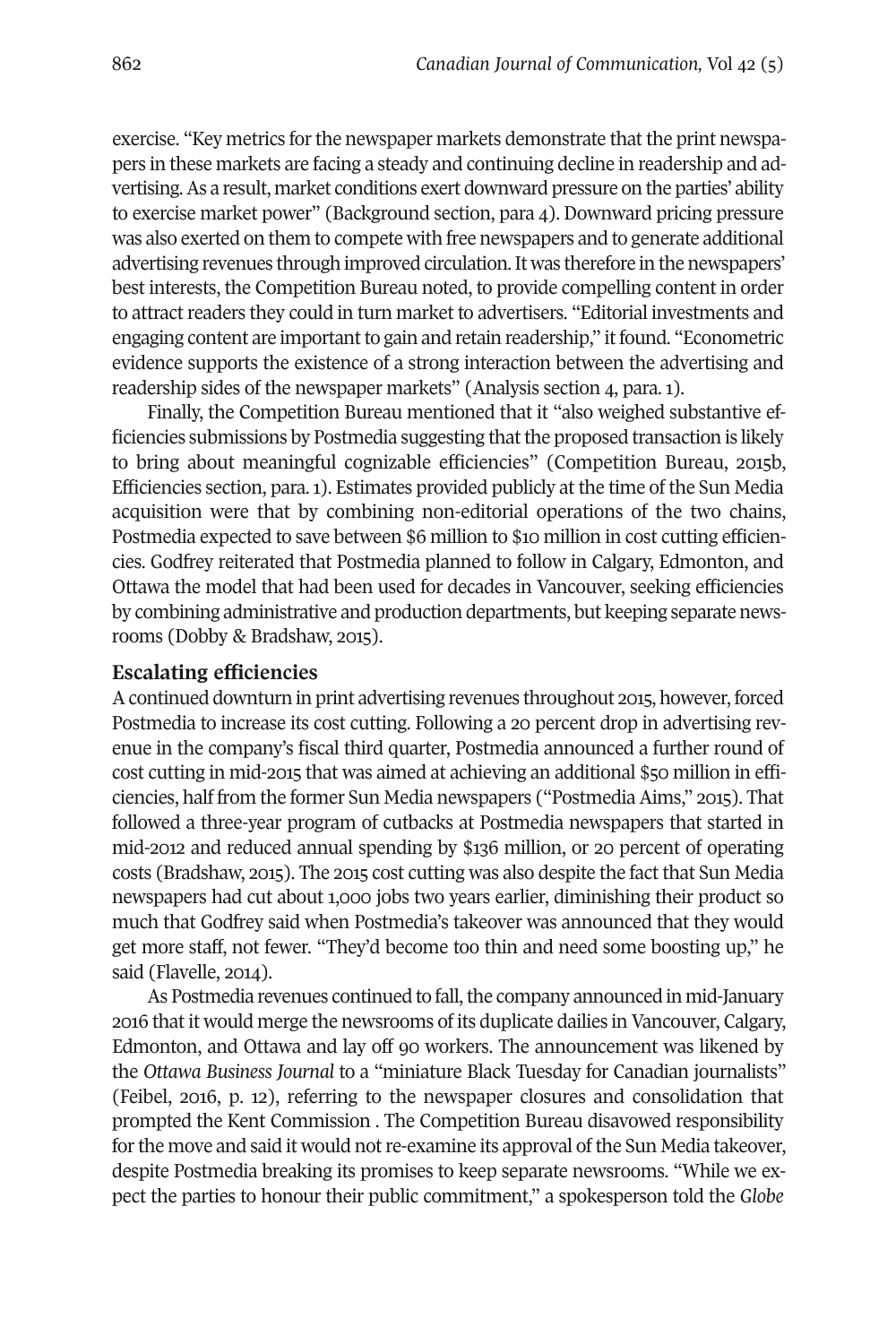*and Mail*, the bureau's decision not to contest the takeover "was not directly dependent on this commitment" (Bradshaw, 2016).

In mid-February 2016, Vancouver Centre MP Hedy Fry announced that the Canadian Heritage ministry committee she chaired would examine the country's growing crisis in news provision. "I know that our government has a strong will to deal with this now," she said. "The thing about politics is that the time comes one day when stuff is facing you so hard that you have to do something about it. That time has come" (Ditchburn, 2016, p. A5). The committee was tasked to study "how Canadians, and especially local communities, are informed about local and regional experiences through news, broadcasting, digital and print media." It also planned to examine media concentration and its impact on local news reporting, and how digital media had altered local news provision (Ditchburn, 2016). The committee quickly began holding regular hearings in Ottawa, which continued into the summer of 2017.

#### **Conclusions**

The SCC decision in Tervita was more than just bad timing for press ownership concentration in Canada. It pointed up the policy weakness identified by the 2006 Senate report on news media that had lain dormant for decades. By failing to distinguish news media, which play an important societal and political role, from other industries, the Competition Act enabled increased press ownership concentration. The news media upon which Canadians depend to inform themselves are thus considered on the same level as companies that deal in such endeavours as hazardous waste removal, which while necessary are hardly a bastion of democracy. The efficiencies defence in the Competition Act is the weak link in whatever regulatory protection exists against increased press ownership concentration in Canada. By considering only advertising revenues and not the information needs of Canadians, efficiencies gained in news gathering may be used to justify even more mergers and acquisitions of news media companies. This ironically may lead to news media companies becoming increasingly efficient by providingCanadians with fewer and fewer sources of news. The 2006 Senate report on news media wisely but fruitlessly recommended changes to the Competition Act to treat news media companies differently than otherindustries and to have news media mergers reviewed by experts. These recommendations should be renewed by the Heritage Ministry committee. Even if they are enacted by the current Liberal government, however, it may be too late to ameliorate Canada's stratospheric level of press ownership concentration, which may require additional measures to address.

#### **References**

- Artuso, Antonella. (2014, October 6). Postmedia buys Sun Media's English-language papers, including the Calgary Sun, for \$316M. *The Calgary Sun*. URL: [http://www.calgarysun.com](http://www.calgarysun.com/2014/10/06/postmedia-buys-sun-medias-english-language-papers-including-the-calgary-sun-for-316m) [/2014/10/06/postmedia-buys-sun-medias-english-language-papers-including-the-calgary](http://www.calgarysun.com/2014/10/06/postmedia-buys-sun-medias-english-language-papers-including-the-calgary-sun-for-316m) [-sun-for-316m](http://www.calgarysun.com/2014/10/06/postmedia-buys-sun-medias-english-language-papers-including-the-calgary-sun-for-316m) [May 23, 2017].
- Assaf, Dany H., & Chernenko, Marina. (2015, Summer). The Tervita decision: Prevention of competition, efficiency defenses, and knowing the unknowns in mergerreview. *Antitrust Magazine*, 29(3), 66–72.

Austen, Ian. (1983, December 19). An acquittal for the press lords. *Maclean's*, 34.

Baker, Edwin. (2007). *Media concentration and democracy: Why ownership matters.* Cambridge, UK: Cambridge University Press.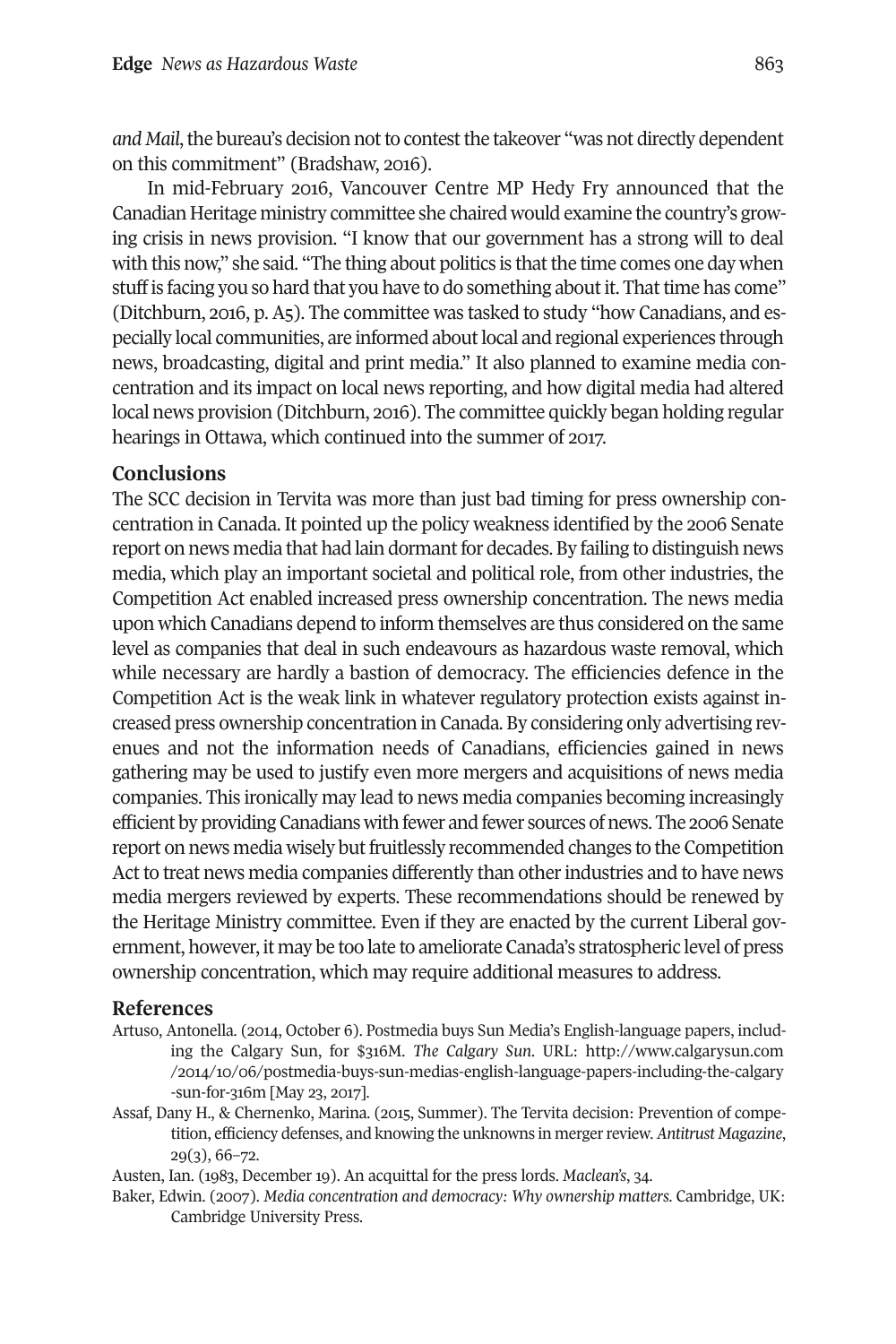- Barnett, Stephen. (2010). What's wrong with media monopolies? A lesson from history and a new approach to media ownership policy. *MEDIA@LSE Electronic Working PapersNo.18.*URL: [http://](http://www.lse.ac.uk/media@lse/research/mediaWorkingPapers/pdf/EWP18.pdf) [www.lse.ac.uk/media@lse/research/mediaWorkingPapers/pdf/EWP18.pdf](http://www.lse.ac.uk/media@lse/research/mediaWorkingPapers/pdf/EWP18.pdf) [May 23, 2017].
- Bradshaw, James. (2015, July 9). Postmedia reports major drop in revenues, Conrad Black scolds leaders. *The Globe and Mail*.
- Bradshaw, James. (2016, January 20). Postmedia merges newsrooms, cuts 90 jobs in response to financial woes. *The Globe and Mail*.
- Bryan, Peter A., & MacDonald, Colin. (2015, February 24). Canada: Tervita Corp. v. Canada (Commissioner of Competition)—A rare Supreme Court decision on mergerreview and the potential impacts forthe oil and gas industry. *Mondaq.com.* URL: [http://www.mondaq.com](http://www.mondaq.com/canada/x/376980/M+A+Private%20equity/Tervita+Corpv+Canada+Commissioner+Of+Competition+A+Rare+Supreme+Court+Decision+On+Merger+Review+And+The+Potential+Impacts+For+The+Oil+And+Gas+Industry) [/canada/x/376980/M+A+Private%20equity/Tervita+Corpv+Canada+Commissioner+Of](http://www.mondaq.com/canada/x/376980/M+A+Private%20equity/Tervita+Corpv+Canada+Commissioner+Of+Competition+A+Rare+Supreme+Court+Decision+On+Merger+Review+And+The+Potential+Impacts+For+The+Oil+And+Gas+Industry) [+Competition+A+Rare+Supreme+Court+Decision+On+Merger+Review+And+The](http://www.mondaq.com/canada/x/376980/M+A+Private%20equity/Tervita+Corpv+Canada+Commissioner+Of+Competition+A+Rare+Supreme+Court+Decision+On+Merger+Review+And+The+Potential+Impacts+For+The+Oil+And+Gas+Industry) [+Potential+Impacts+For+The+Oil+And+Gas+Industry](http://www.mondaq.com/canada/x/376980/M+A+Private%20equity/Tervita+Corpv+Canada+Commissioner+Of+Competition+A+Rare+Supreme+Court+Decision+On+Merger+Review+And+The+Potential+Impacts+For+The+Oil+And+Gas+Industry) [May 23, 2017].
- Canada.Department ofCanadianHeritage. (2006).*Response to the report ofthe Standing SenateCommittee on Transport and Communications: Final report on the Canadian news media*. URL: [http://](http://publications.gc.ca/collections/collection_2007/ch-pc/CH44-80-2006E.pdf) [publications.gc.ca/collections/collection\\_2007/ch-pc/CH44-80-2006E.pdf](http://publications.gc.ca/collections/collection_2007/ch-pc/CH44-80-2006E.pdf) [May 23, 2017].
- Canada. Parliament. Senate. (1970). *The uncertain mirror: Report of the Special Senate Committee on Mass Media: Vol. 1*. Ottawa, ON: Information Canada.
- Canada. Royal Commission on Newspapers. (1981). *Report*. Ottawa, ON: Minister of Supply & Services.
- Canada. Standing Senate Committee on Transport and Communications. (2004). *Interim report on the Canadian news media*. URL: [http://www.parl.gc.ca/Content/SEN/Committee/373/tran](http://www.parl.gc.ca/Content/SEN/Committee/373/tran/rep/rep04apr04-e.htm) [/rep/rep04apr04-e.htm](http://www.parl.gc.ca/Content/SEN/Committee/373/tran/rep/rep04apr04-e.htm) [May 23, 2017].
- Canada. Standing Senate Committee on Transport and Communications. (2006). *Finalreport on the Canadian news media: Vol. 1*. URL: [http://www.parl.gc.ca/content/sen/committee/391](http://www.parl.gc.ca/content/sen/committee/391/tran/rep/repfinjun06vol1-e.pdf ) [/tran/rep/repfinjun06vol1-e.pdf](http://www.parl.gc.ca/content/sen/committee/391/tran/rep/repfinjun06vol1-e.pdf ) [May 23, 2017].
- Clow, Michael, & Machum, Susan. (1993). *Stifling debate: Canadian newspapers and nuclear power.* Halifax, NS: Fernwood.
- Competition Bureau. (2004). *The Competition Bureau's work in media industries: Background for the Senate Committee on Transport and Communications.* Ottawa, ON: Competition Bureau.
- Competition Bureau. (2015a, March 25). *Competition Bureau will not challenge Postmedia's acquisition of Sun Media.* URL: [http://www.competitionbureau.gc.ca/eic/site/cb-bc.nsf/eng/03898](http://www.competitionbureau.gc.ca/eic/site/cb-bc.nsf/eng/03898.html) [.html](http://www.competitionbureau.gc.ca/eic/site/cb-bc.nsf/eng/03898.html) [May 23, 2017].
- Competition Bureau. (2015b, March 25). *Competition Bureau statement regarding the proposed acquisition by Postmedia Network Inc. of the English-language newspapers of Quebecor Media Inc.* URL: <http://www.competitionbureau.gc.ca/eic/site/cb-bc.nsf/eng/03899.html> [May 23, 2017].
- Couture, Toby D. (2013). Without favour: The concentration of ownership in New Brunswick's print media industry. *Canadian Journal of Communication, 38*(1), 57–81.
- Crampton, Paul S. (1995). The treatment of efficiency gains in Canadian merger analysis. In Organisation for Economic Co-operation and Development, *Competition policy and efficiency claims in horizontal agreements* (pp. 59–71)*.* Paris: OECD.
- Ditchburn, Jennifer. (2016, February 17). State of Canada's news media focus of Commons committee. *Winnipeg Free Press,* A5.
- Dobby, Christine, & Bradshaw, James. (2015, March 26). Competition Bureau clears way for Postmedia to buy Sun Media papers. *The Globe and Mail,* B1.
- Dunnett, Peter J.S. (1988). *The world newspaper industry.* London: Croom Helm.
- Edge, Marc. (2007). Asper nation: Canada's most dangerous media company. Vancouver, BC: New Star Books.
- Edge, Marc. (2016a, January 23). Seeking a villain for Postmedia's crisis? Try the Competition Bureau. *The Tyee*. URL: [http://thetyee.ca/Mediacheck/2016/01/23/Postmedia-Crisis-Competition-](http://thetyee.ca/Mediacheck/2016/01/23/Postmedia-Crisis-Competition-Bureau)[Bureau](http://thetyee.ca/Mediacheck/2016/01/23/Postmedia-Crisis-Competition-Bureau) [May 23, 2017].
- Edge, Marc. (2016b). The never-ending story: Postmedia, the Competition Bureau, and press ownership concentration in Canada. *Canadian Journal of Media Studies, 14*(1), 53–81. URL: <http://cjms.fims.uwo.ca/issues/14-01/edge.pdf> [May 23, 2017].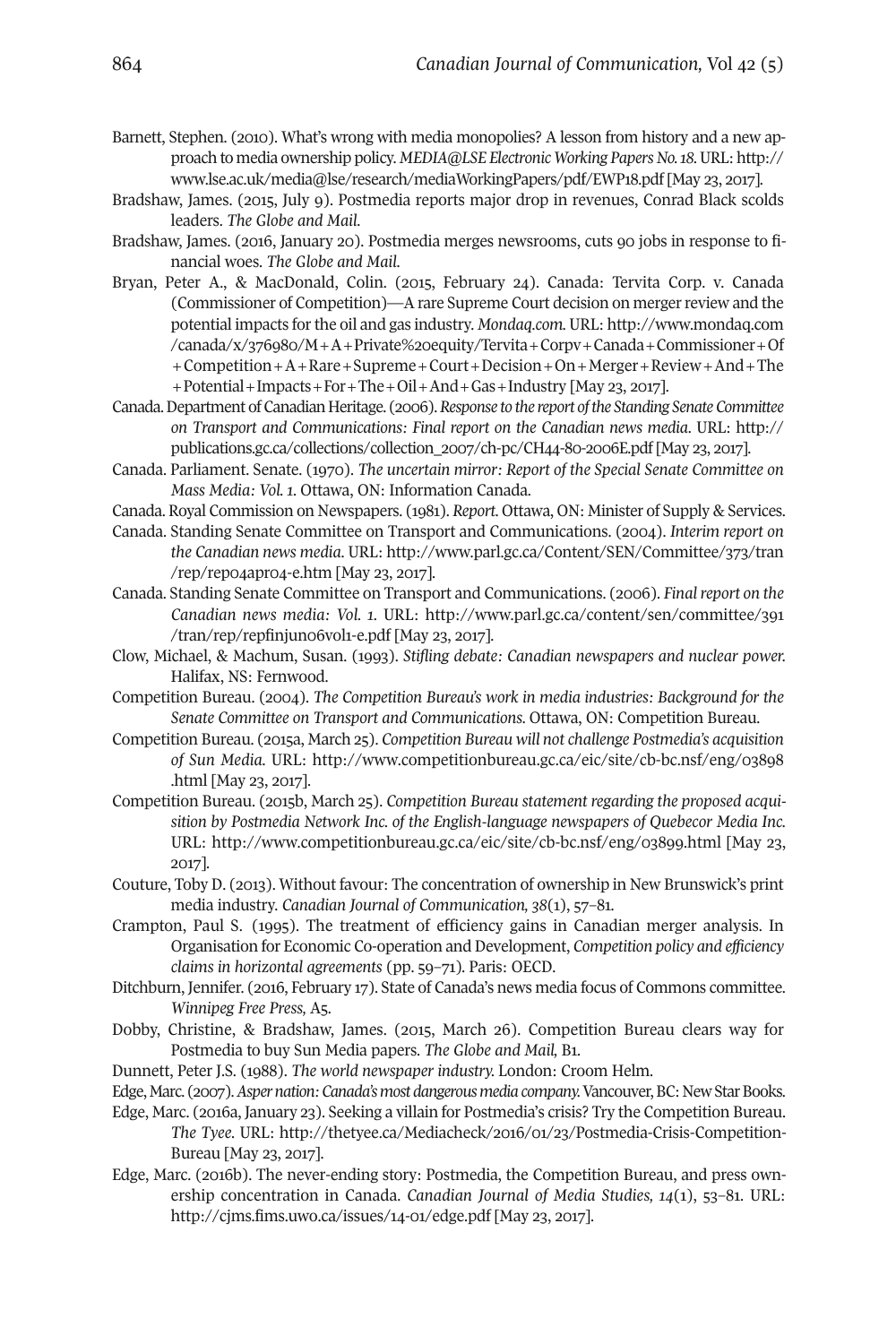Edge, Marc. (2016c). *The news we deserve: The transformation of Canada's media landscape*. Vancouver, BC: New Star Books.

Feibel, Adam. (2016, February 1). Newspapers keep feeling the chill. *Ottawa Business Journal*, 19(7), 12-13. Flavelle, Dana. (2014, October 6). Postmedia buys Sun Media for \$316m. *The Toronto Star,* S10.

Goldberg, Susan. (1985). *The Thomson empire*. New York, NY: Beaufort.

Grant, Kendall. (2015, February 19). Efficiency prevails in merger review. Canliiconnects.ca. URL: <http://canliiconnects.org/en/commentaries/38606> [May 23, 2017].

Karppinen, Kari. (2013). *Rethinking media pluralism*. New York, NY: Fordham University Press.

- Kent, Tom. (1992). The times and significance of the Kent Commission. In Helen Holmes & David Taras (Eds.), *Seeing ourselves: Media power and policy in Canada* (pp. 21–39)*.* Toronto, ON: Harcourt Brace Jovanovich.
- Lally, Michelle, Franklyn, Peter, Glossop, Peter, Naudie, Christopher, & Rodal, Shuli. (2015, January 30). Supreme Court of Canada's Tervita decision provides important guidance on Canada's merger laws. *Osler Update.* URL: <https://www.osler.com/api/resourcegenerator/2957> [May 23, 2017].

Lewis, Robert. (1981, August 31). The pressure on the press. *Maclean's*, 30.

- Lewis, Robert. (1982, June 7). Chains left unbroken. *Maclean's*, 48.
- MacCrimmon, M.T. (1983). Controlling anticompetitive behaviorin Canada: A contrast to the United States. *Osgoode Hall Law Journal, 21*(4), 569–608.
- Noam, Eli. (2016). *Who ownsthe world's media? Media concentration and ownership around the world*. New York, NY: Oxford University Press.
- Osborne, W. Michael G. (2015, February 18). Efficiencies save landfill merger, Supreme Court rules. Thelitigator.ca. URL: [http://www.thelitigator.ca/2015/02/efficiencies-save-landfill-merger](http://www.thelitigator.ca/2015/02/efficiencies-save-landfill-merger-supreme-court-rules)[supreme-court-rules](http://www.thelitigator.ca/2015/02/efficiencies-save-landfill-merger-supreme-court-rules) [May 23, 2017].
- Parkinson, David. (2014, October 6). Postmedia deal will force regulator to rethink mandate. *The Globe and Mail*. URL: [https://beta.theglobeandmail.com/report-on-business/rob](https://beta.theglobeandmail.com/report-on-business/rob-commentary/executive-insight/postmedia-deal-forces-regulator-to-rethink-mandate/article20942578) [-commentary/executive-insight/postmedia-deal-forces-regulator-to-rethink-mandate](https://beta.theglobeandmail.com/report-on-business/rob-commentary/executive-insight/postmedia-deal-forces-regulator-to-rethink-mandate/article20942578) [/article20942578](https://beta.theglobeandmail.com/report-on-business/rob-commentary/executive-insight/postmedia-deal-forces-regulator-to-rethink-mandate/article20942578) [November 9, 2017].
- Pecman, John. (2015, February 17). *Remarks by John Pecman, Commissioner of Competition. Speech to Bennett Jones LLP, Toronto, ON*. URL: [http://www.competitionbureau.gc.ca/eic/site](http://www.competitionbureau.gc.ca/eic/site/cb-bc.nsf/eng/03873.html) [/cb-bc.nsf/eng/03873.html](http://www.competitionbureau.gc.ca/eic/site/cb-bc.nsf/eng/03873.html) [May 23, 2017].
- Postmedia aims for \$50M more in cuts. (2015, July 10). *National Post,* FP2.
- Ross, Thomas. (1998). The evolution of competition law in Canada. *Review of Industrial Organization, 13,* 1–23.
- Schlosberg, Justin. (2017). *Media ownership and agenda control: The hidden limits of the information age*. London: Routledge.
- Soderlund, Walter C., & Romanow, Walter I. (2005). Failed attempts at regulation of newspaper ownership. In Walter C. Soderlund & Kai Hildebrandt (Eds.), *Canadian newspaper ownership in the era of convergence: Rediscovering social responsibility* (pp. 11–27)*.* Edmonton, AB: University of Alberta Press.
- *Tervita Corp. v. Canada*. (Commissioner of Competition) (2015). SCC 3, [2015] 1 S.C.R. 161, January 22. URL: <https://scc-csc.lexum.com/scc-csc/scc-csc/en/item/14603/index.do> [May 23, 2017].
- U.S. hedge funds strengthen ownership of Canadian papers. (2014, October 7). *The Toronto Star.* URL: [https://www.thestar.com/opinion/editorials/2014/10/07/us\\_hedge\\_funds\\_strengthen](https://www.thestar.com/opinion/editorials/2014/10/07/us_hedge_funds_strengthen_ownership_of_canadian_papers_editorial.html) [\\_ownership\\_of\\_canadian\\_papers\\_editorial.html](https://www.thestar.com/opinion/editorials/2014/10/07/us_hedge_funds_strengthen_ownership_of_canadian_papers_editorial.html) [November 9, 2017].
- Ware, Roger, & Winter, Ralph A. (2016). Merger efficiencies in Canada: Lessons for the integration of economics into antitrust law. *The Antitrust Bulletin, 61*(3), 365–375.